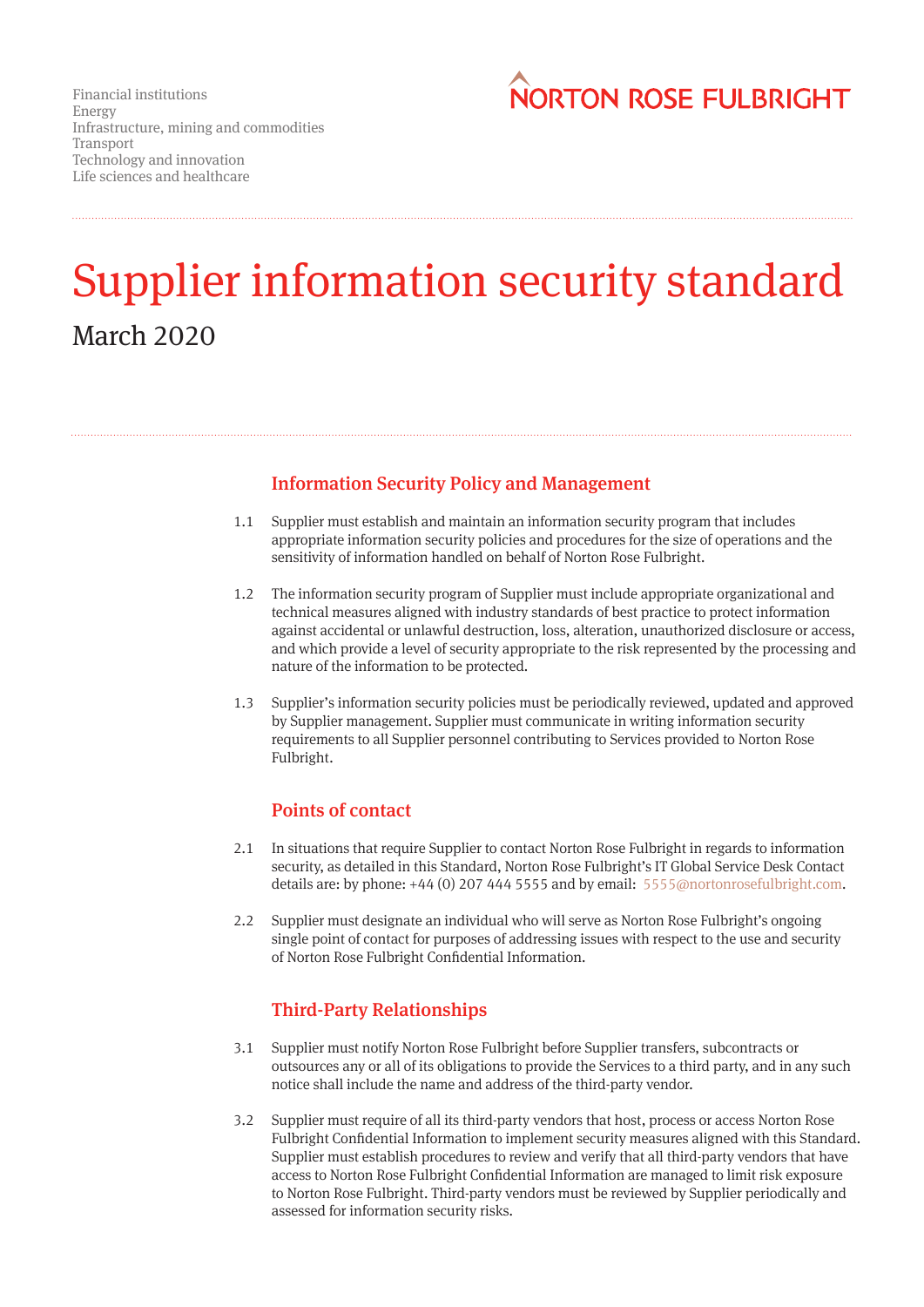- Without prejudice to any other liability Supplier may have or any other claim Norton Rose 3.3 Fulbright may have, Supplier shall be fully responsible for all and any works, services, materials, drawings, documents and acts, breaches, omissions, defaults and/or negligence or failure of any of its third-party vendors as if it was the act, breach, omission, default, neglect or failure of Supplier.
- If Supplier proposes using a cloud environment to process or store Norton Rose Fulbright 3.4 Confidential Information, Supplier must only use a privately hosted or dedicated cloud environment that encrypts information while at rest, and stores it in accordance with the terms of this Agreement, including without limitation section 5.2 of this Standard.

#### Retention, Return and Destruction of Information

- Supplier must retain Norton Rose Fulbright Confidential Information only for as long as specified by Norton Rose Fulbright or as necessary for the provision of the Services, except to the extent that longer retention is required by applicable law or regulations. 4.1
- Upon request from Norton Rose Fulbright, Supplier will 4.2
	- i. destroy Norton Rose Fulbright Confidential Information under its control;
	- ii. provide confirmation that Norton Rose Fulbright Confidential Information has been irretrievably destroyed.

#### Exchange, Transfer and Storage of Information

- 5.1 Supplier must protect all Norton Rose Fulbright Confidential information in transit and in storage, including
	- i. Encrypt all Norton Rose Fulbright Confidential Information that resides on systems, servers, storage media, and backup media controlled by Supplier, including Norton Rose Fulbright Confidential Information that resides on the systems and servers of any third party with which Supplier has subcontracted to process or store electronic data;
	- ii. Use encryption when transferring Norton Rose Fulbright Confidential Information, and in communications between Supplier and Norton Rose Fulbright or between Supplier and any third party with which Supplier has subcontracted to process or store electronic data. Supplier's systems used for email or web services must be configured to automatically encrypt communications between Supplier and Norton Rose Fulbright with Transport Layer Security (TLS);
	- iii. In the event that Norton Rose Fulbright Confidential Information could be transferred to removable media or a mobile electronic device such as a smartphone, tablet or laptop, implement, monitor, and maintain encryption and information leakage prevention tools. Supplier must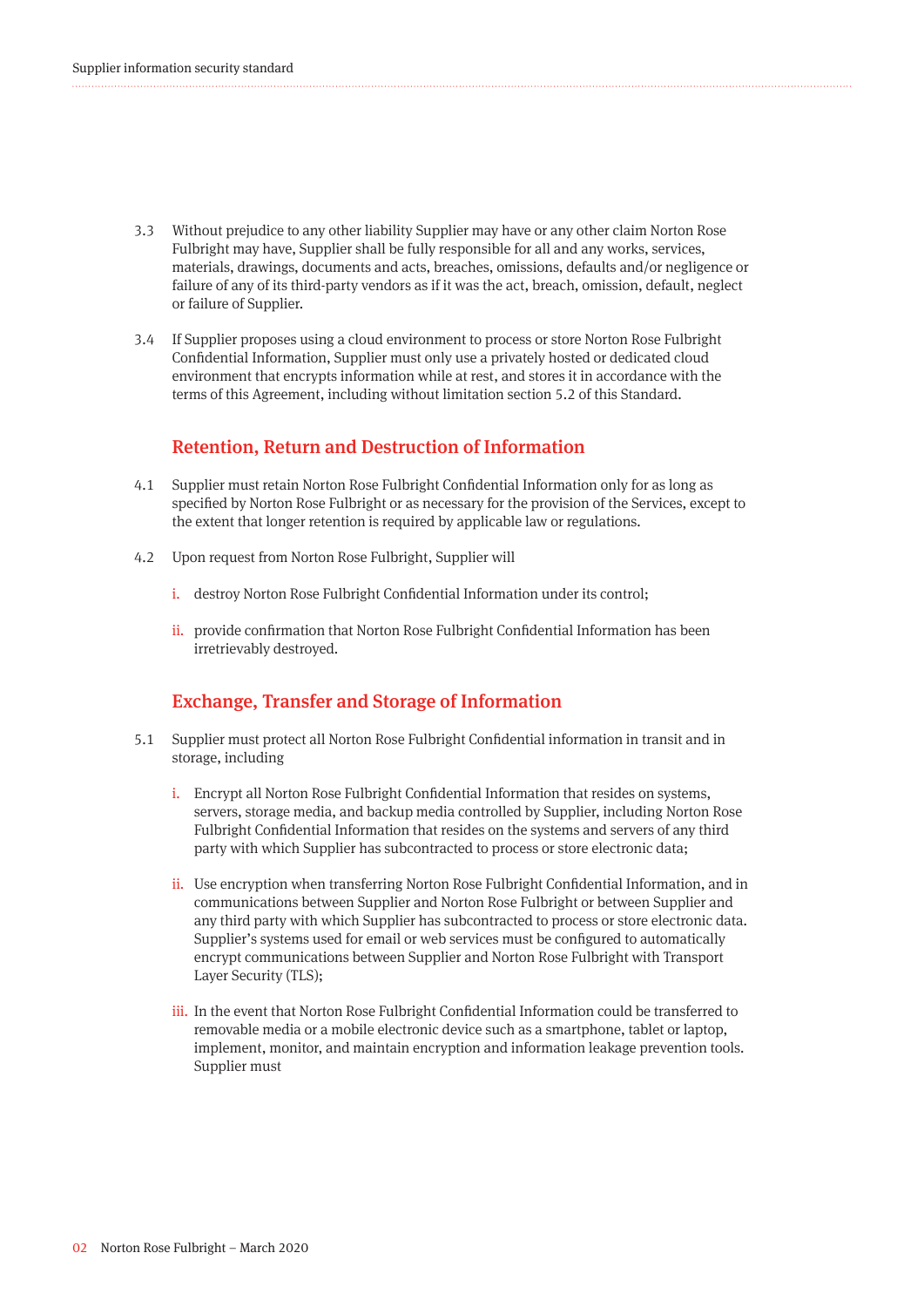#### 5.2 Supplier must:

- i. Maintain physical or logical separation between Norton Rose Fulbright Confidential Information and information belonging to other parties, such as other clients of Supplier, to prevent malicious or compromised third parties from affecting the Services;
- ii. Only host, store, access or process Norton Rose Fulbright Confidential Information in or from Agreed Locations;
- iii. Not, without obtaining the prior written consent of Norton Rose Fulbright, change the location where Norton Rose Fulbright Confidential Information is hosted, stored, accessed or processed, or otherwise disclose or transfer Norton Rose Fulbright Confidential Information to any person or entity located outside of an Agreed Location.

#### Logical Access Control Management

- Supplier must have logical access controls designed to manage access to information and 6.1system functionality on a least privilege and need-to-know basis, including:
	- i. Identify and document administrative user accounts and types, and their level of access. Revoke accounts when they are no longer required. Additionally, promptly change passwords if it is likely that they have become known by someone else or otherwise compromised;
	- ii. Authenticate access to information, maintain user and privileged accounts in conformance with industry and commercially reasonable standards, and regularly review access privileges to information and revoke access when it is no longer required;
	- iii. Secure privileged access using strong authentication methods;
	- iv. Protect all stored user passwords, passphrases, and PINs with one-way encryption solutions and secure privileged access using strong authentication methods;
	- v. Require a two-factor authentication for remote access to information assets controlled by Supplier.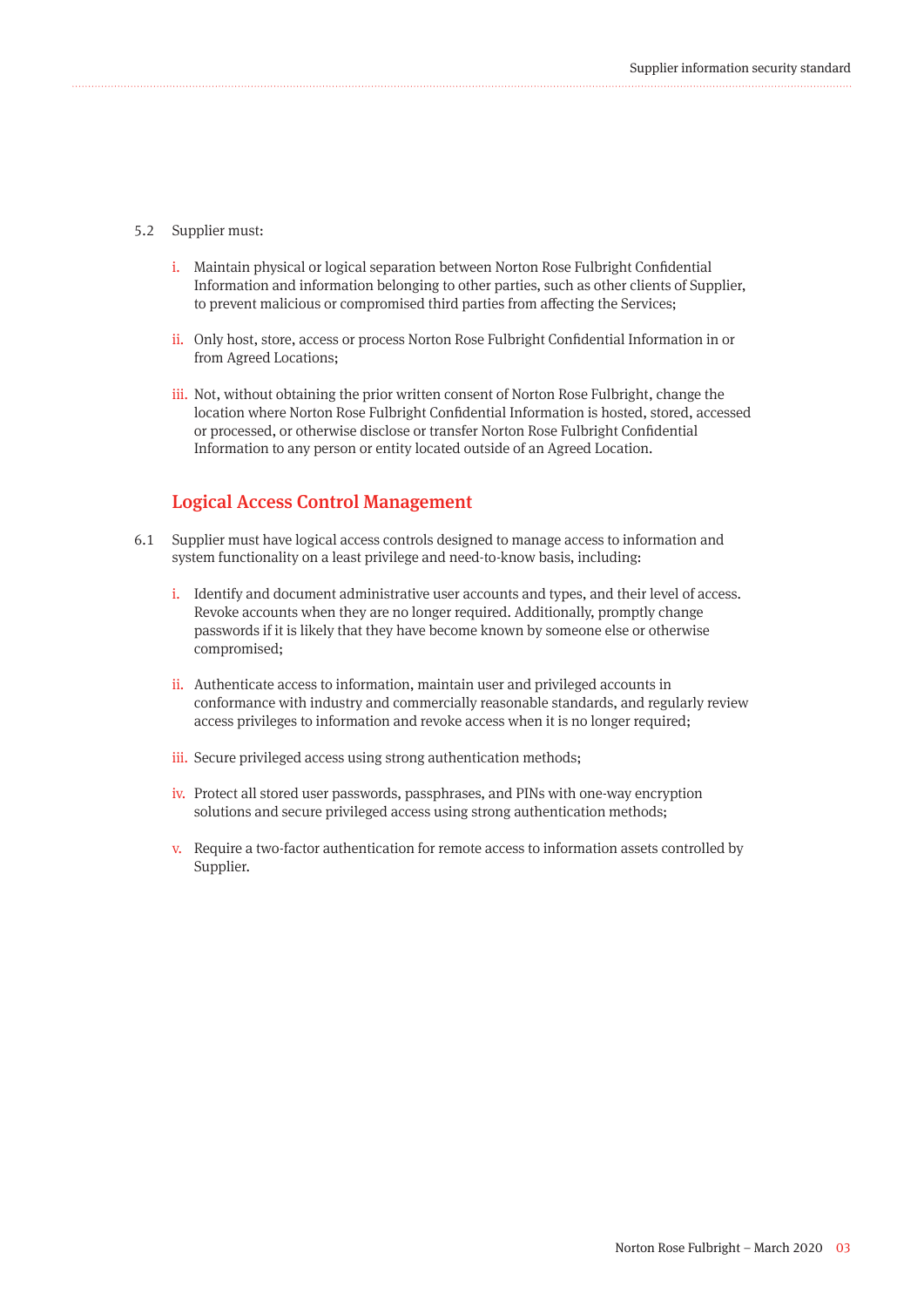#### Human resource security

7.1 Screening of personnel

Background checks must be performed on all Supplier personnel who have access to Norton Rose Fulbright Confidential Information. The scope must include, at a minimum, identity check, verification of education qualifications or other skills claimed, criminal record check, financial checks, and verification of relevant licenses and certifications, where permitted by law.

Training of personnel 7.2

Supplier must ensure that all Supplier personnel who have access to Norton Rose Fulbright Confidential Information receive information security awareness training and regular updates in Supplier's policies and procedures, as relevant for their job function.

#### Physical and environmental security

- 8.1 Supplier must ensure that appropriate safeguards are in place to achieve the following:
	- i. Physically protect any facility where Norton Rose Fulbright Confidential Information is accessed, stored, processed, or destroyed using industry standard security barriers and entry controls such as access cards, walls and manned reception desks; protect equipment used by Supplier for the storage, processing or destruction of Norton Rose Fulbright Confidential Information against power failures and other disruptions caused by failures in supporting utilities;
	- ii. Log access to the facilities and securely maintain such logs; authenticate, escort and supervise visitors and guests at all times while they are on premise.

#### System Administration and Network Security

Supplier must have operational procedures and controls designed to ensure that technology and information systems are configured and maintained according to prescribed internal policies and standards and consistent with applicable standards of best practice. In particular, Supplier must implement and maintain the security controls listed in this section, as applicable:

- Protection against malware and malicious access 9.1
	- i. Install protection against malware on systems controlled by Supplier and configure it to automatically search for and download updates (daily, at a minimum) and perform continuous virus scans. Malware and threat detection is to be updated continuously, and software patches provided by vendors must be downloaded and implemented in a timely manner;
	- ii. Put in place controls to filter and block malicious or inappropriate content and implement advanced persistent threat management capability to protect systems storing or processing information;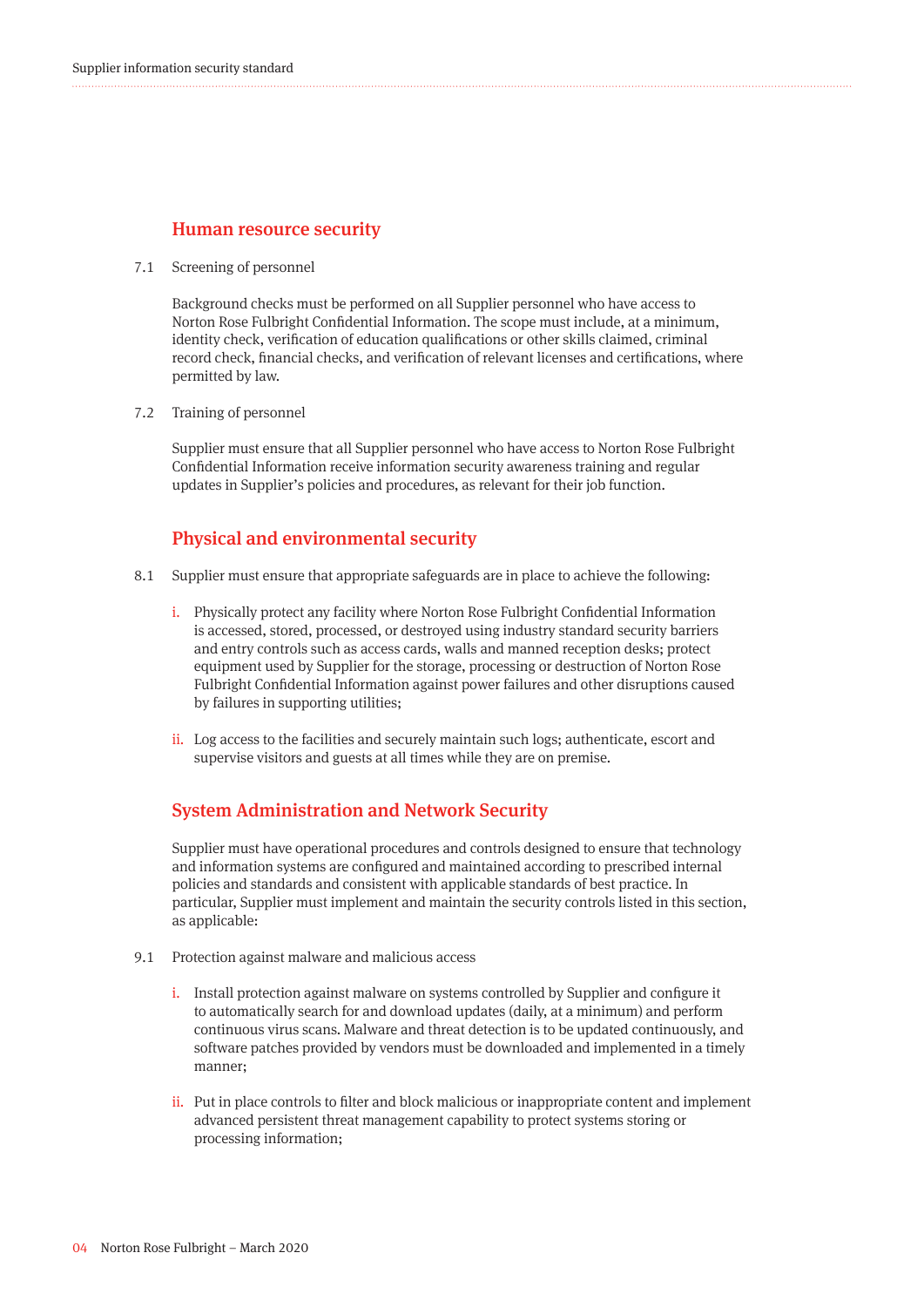#### 9.2 Network security

- i. Configure network devices, including routers and switches, according to approved lockdown standards. Govern and monitor changes to network security controls using change management standards;
- ii. Implement and maintain firewalls, segmented network zones, intrusion detection systems and intrusion prevention systems designed to protect systems from intrusion or limit the scope or success of any attack or attempt at unauthorized access to information;
- iii. Establish port, protocol and IP address restrictions that limit the inbound and outbound network traffic to the minimum required. All inbound traffic must be routed to specific and authorized destinations;
- iv. Regularly scan applications, operating systems and technology infrastructure related to the Services for security vulnerabilities and resolve findings in a timely manner;
- 9.3 System maintenance
	- i. Adopt and follow patching procedures for applications, operating systems and technology infrastructure to mitigate and protect against new and existing security vulnerabilities and threats in a timely manner;
	- ii. Adopt and follow procedures to maintain versions of applications, operating systems and technology infrastructure that are supported by their respective manufacturers, and to properly decommission applications, operating systems and technology infrastructure before they reach their manufacturer's end-of-life date;
- 9.4 Supplier workstation and user device security
	- i. Implement and maintain controls on workstations and user devices under Supplier's control, including mobile communication devices and portable storage devices, to prevent unauthorized access, leakage, unauthorized alteration or destruction of information;
- 9.5 Back-ups
	- i. Create, encrypt, maintain and securely store daily backups of Norton Rose Fulbright Confidential Information stored on systems controlled by Supplier and any applications or configuration information necessary to provide the Services, and regularly test back-up copies of Norton Rose Fulbright Confidential Information;
	- ii. Implement a procedure for handling back-up copies to prevent the theft or loss of Norton Rose Fulbright Confidential Information, take adequate steps to protect back-up copies while in transit and keep backup copies of Norton Rose Fulbright Confidential Information in a secure and controlled place, in accordance with instructions from Norton Rose Fulbright, if any;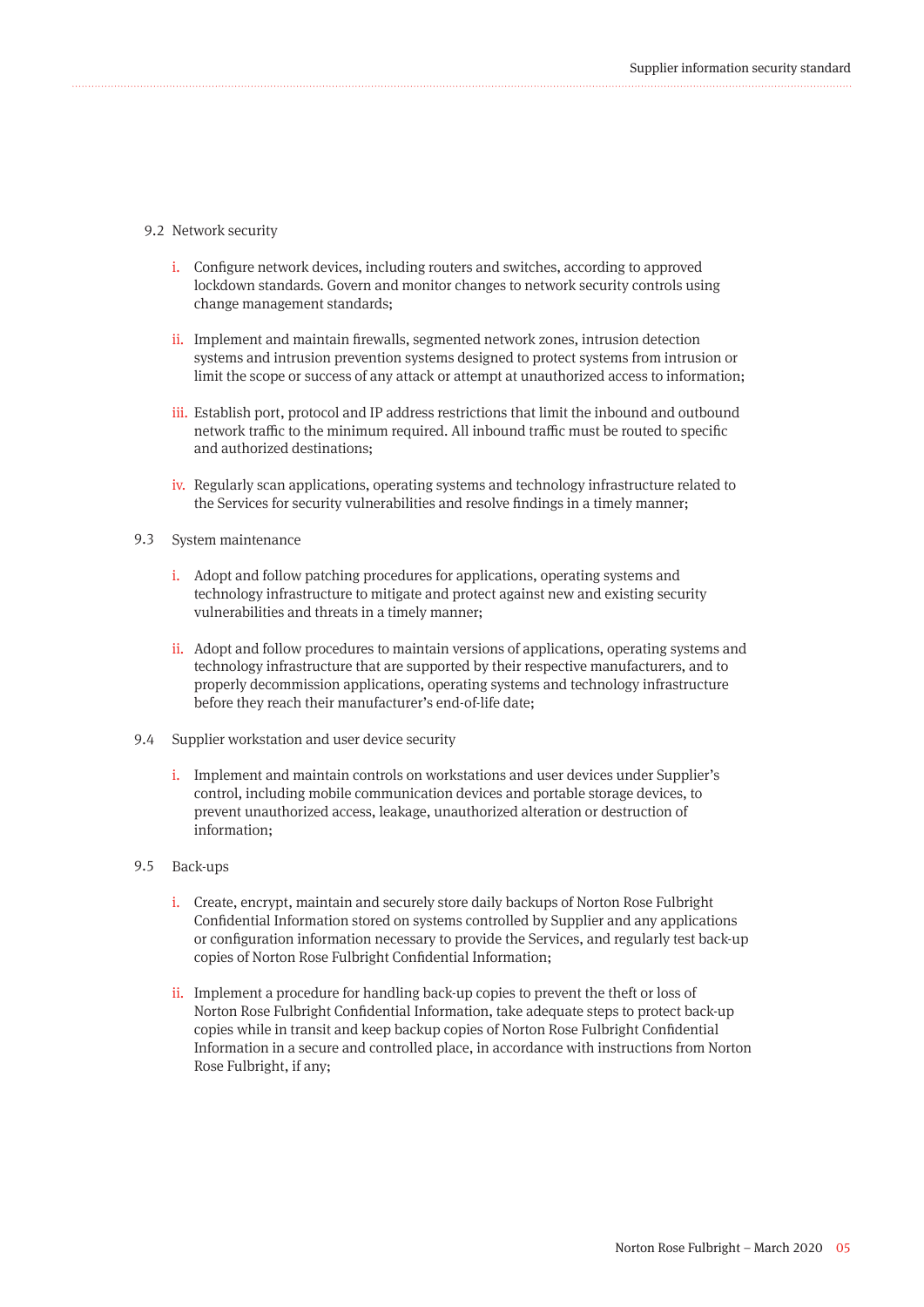- 9.6 Services Resilience
	- i. Implement disaster recovery and business continuity plans describing the procedures which will be applied to ensure the continued performance of the Services should an event diminish or disrupt Supplier's ability to render the Services or maintain the agreedupon levels of service;
	- ii. In the event of a disaster or emergency, ensure that it has planned a sufficient recovery capacity internally as well as externally to support its business continuity and recovery plans;
	- iii. Regularly test (at least once per year) its business continuity plan and disaster recovery plan which will ensure the continued performance of the Services, and implement any corrective measures identified as necessary after the test;
	- iv. Protect Services that host or process Norton Rose Fulbright Confidential Information against denial of service attacks by implementing denial-of-service mitigation solutions.

#### Logging and monitoring

- Supplier must 10.1
	- i. Implement logging of activity in the Services and infrastructure, including activity related to access or attempt to access, to support investigations of suspected security incidents or malicious activity;
	- ii. Assign unique identifiers to all application users within each application;
	- iii. Maintain application log files that record and timestamp, for all application users: successful and unsuccessful log-on attempts, and actions performed by each user;
	- iv. Protect logs against unauthorized access or modification, and retain such logs for at least six months; Logs must not be deleted or overwritten in this period unless the data has been first forwarded to a centralized log repository (e.g., SIEM) for retention;
	- v. Upon request from Norton Rose Fulbright, make available to Norton Rose Fulbright any logs that may help Norton Rose Fulbright monitor access to Norton Rose Fulbright Confidential Information.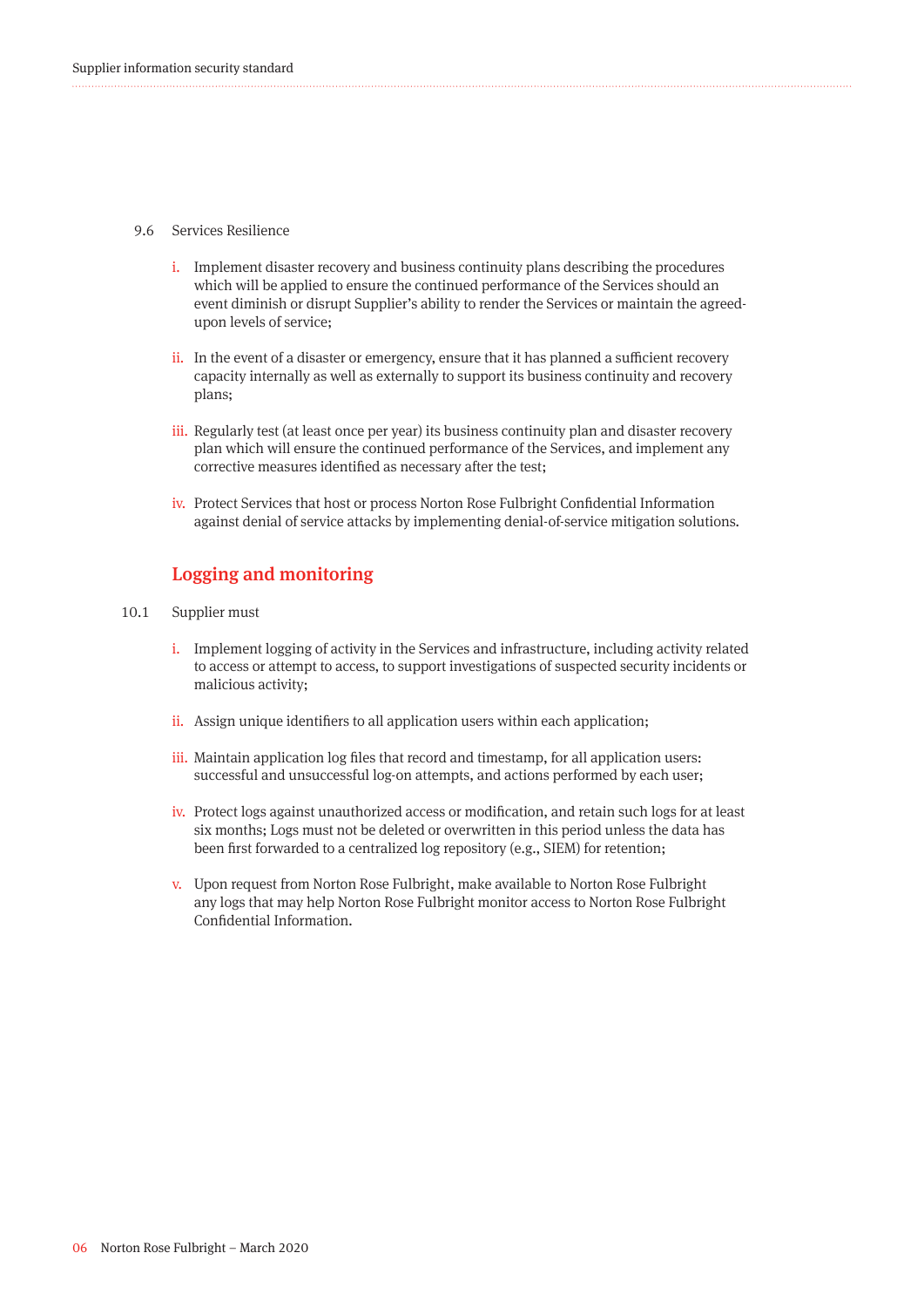### Application and Web Development Security

- 11.1 To the extent applicable, Supplier must:
	- i. Establish rules for the development of software and systems and apply such rules to developments within Supplier. Information security must be designed and implemented within the development lifecycle of information systems;
	- ii. Follow recognised industry secure development practices for all software code development, including implementing processes to protect program source code and test data, and to validate the input, internal processing, and output of data in applications;
	- iii. Perform pre-deployment and ongoing security assessments of any Internet-accessible applications;
	- iv. Develop any Internet-accessible applications based on secure coding guidelines such as those found in the Open Web Application Security Project (OWASP) Development Guide.
- 11.2 Norton Rose Fulbright Confidential Information must not be used in development or testing environments of Supplier without the prior consent of Norton Rose Fulbright. If Norton Rose Fulbright Confidential Information must be used for testing purposes, Supplier must ensure that it has in place processes to achieve the following controls:
	- i. Set up a mechanism deleting any sensitive content (data masking) and making the data anonymous;
	- ii. Securely delete the data from development or testing environments at the end of testing.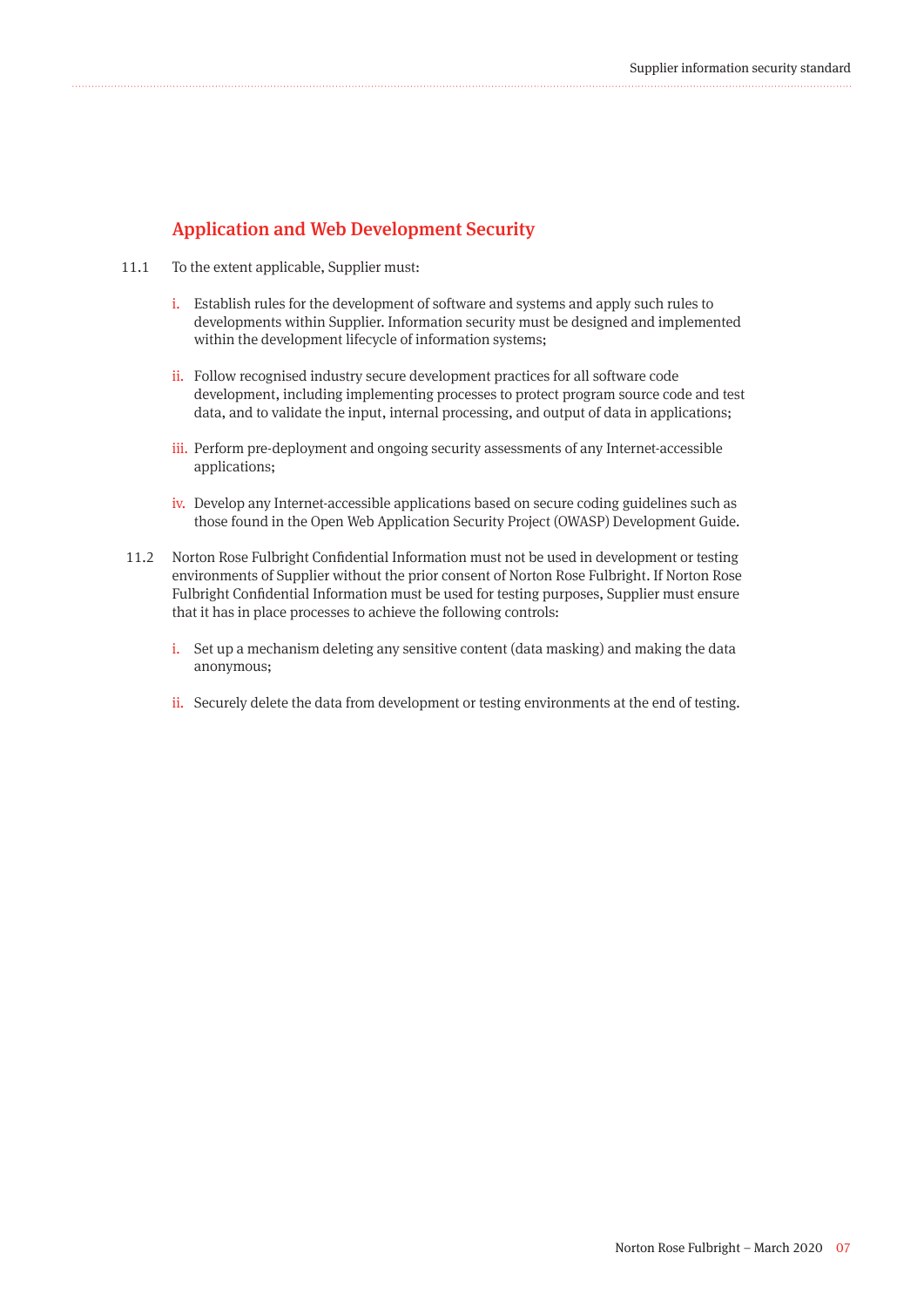#### Management and notification of security breaches

- Supplier must implement and maintain an information security incident management procedure (covering the loss of availability, integrity or confidentiality of information). Such procedure must include the reporting, diagnosis, treatment according to the level of severity, escalation and communication procedure, documentation and follow-up, as well as debriefing documentation for the incident. Supplier will review its information security incident management procedure periodically. 12.1
- Upon discovering a security incident impacting the confidentiality, integrity or availability of 12.2 Norton Rose Fulbright Confidential Information, Supplier must:
	- i. Without undue delay and within forty-eight (48) hours of the security incident being detected, report the security incident to Norton Rose Fulbright using the contact information provided in this Standard; the delay is reduced to twenty-four (24) hours if it is established that the confidentiality, integrity or availability of Norton Rose Fulbright Confidential Information has been significantly compromised;
	- ii. Fully cooperate with Norton Rose Fulbright by providing all information relevant to the security incident in a timely manner;
	- iii. Fully cooperate with Norton Rose Fulbright to identify a root cause, remediate the security incident and make any notifications required by applicable law.

#### Compliance and Security Review Rights

- Regulatory compliance: Supplier must comply with all requirements communicated by Norton Rose Fulbright that are imposed on Norton Rose Fulbright by government entities or regulatory agencies. Norton Rose Fulbright expects Supplier to provide necessary documentation in support of audits of Norton Rose Fulbright, upon Norton Rose Fulbright's request. 13.1
- Independent third party audits: Supplier must periodically engage an independent thirdparty security company to audit and test Supplier's information security controls. Supplier must implement a process to resolve any risks or issues identified during these audits. 13.2

Upon request, Supplier will provide evidence of such audits results and actions taken to remedy any identified deficiencies.

Right to audit: The Supplier shall maintain complete, accurate and up to date records pertinent to the performance of the Supplier's obligations under the Agreement and retain them for six years from the termination or expiry of the Agreement. Without limiting the provisions of the previous paragraphs of this Standard, as a regulated entity Norton Rose Fulbright may require rights of access for Norton Rose Fulbright and its auditors (for example Norton Rose Fulbright's professional bodies or law enforcement agency) to carry out audit tasks which relate to the Agreement. The Supplier shall use reasonable endeavours to ensure access to premises, personnel, equipment and other support as reasonably required for such tasks. These record and audit right provisions will survive any termination of this Agreement. 13.3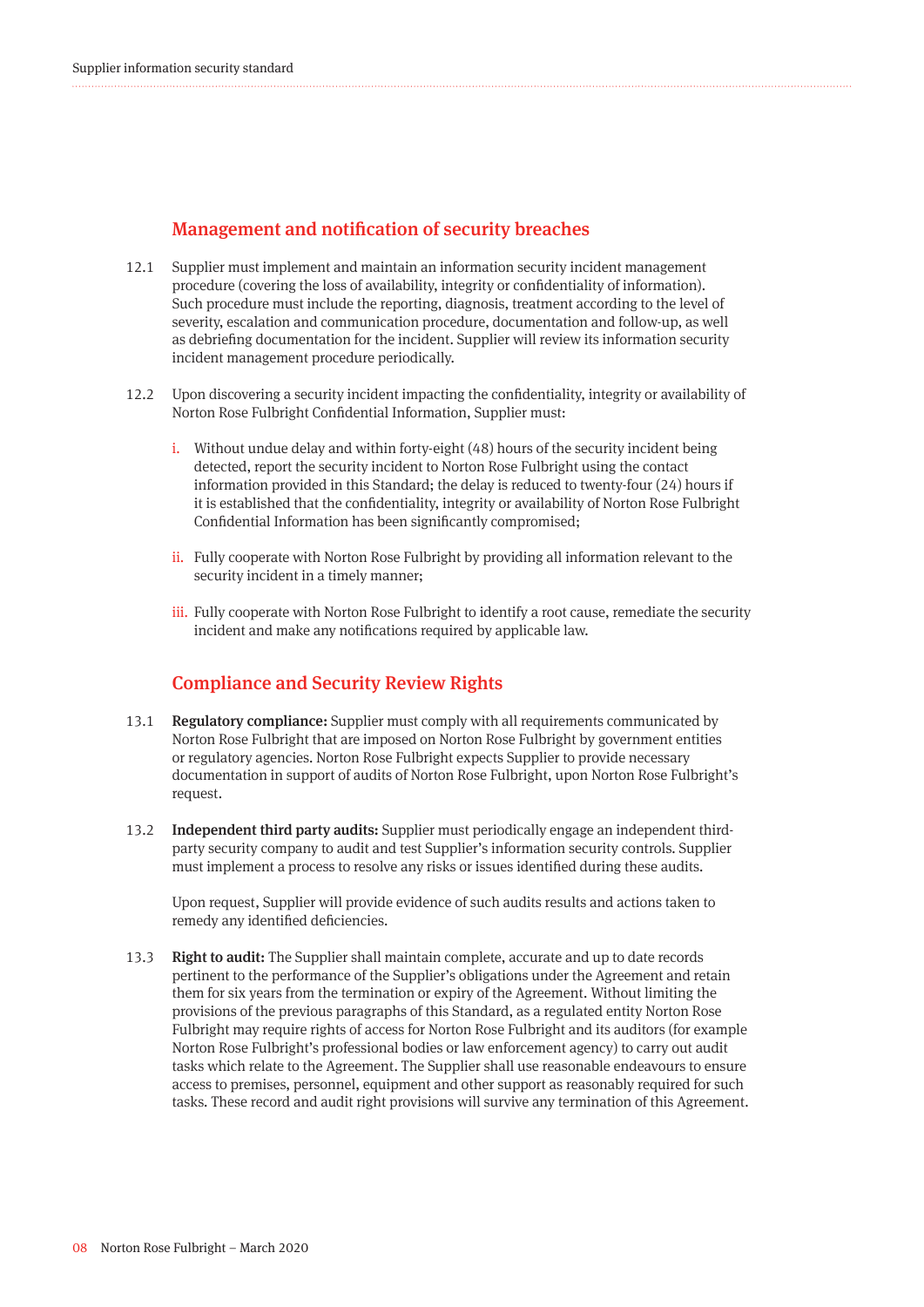#### Definitions applicable to this standard

Agreed Locations means the jurisdiction where Norton Rose Fulbright is established (and where this is England the Agreed Locations are the United Kingdom and the European Economic Area) and/or such other jurisdiction(s) agreed by Norton Rose Fulbright in accordance with the terms of this the Agreement or if none specified in the terms of the Agreement then such locations agreed in writing by Norton Rose Fulbright.

Agreement means the agreement between Norton Rose Fulbright and Supplier to which this Standard is appended or, if none, this Standard.

Norton Rose Fulbright means the Norton Rose Fulbright Entity procuring the Services.

Norton Rose Fulbright Confidential Information means all data or information in any format (including in written, oral, visual or electronic form) obtained by Supplier directly or indirectly from Norton Rose Fulbright or any other Norton Rose Fulbright Entity at any time relating to the Norton Rose Fulbright Entities or to the clients, customers, members, partners, personnel, business, finances, assets, operations, know-how, strategy or affairs of any of the Norton Rose Fulbright Entities, as the case may be, and any data or information required under or pursuant to this Agreement and which, in consequence of the negotiations relating to this Agreement or the exercise of its rights or performance of its obligations hereunder, acquired by or on behalf of the Supplier at the offices or other premises or through access to any IT systems of any Norton Rose Fulbright Entities or whether obtained through observations made by or on behalf of Supplier, including any information inadvertently acquired by Supplier while at Norton Rose Fulbright premises and whether before or after the date of this Agreement.

Norton Rose Fulbright Entities means the Norton Rose Fulbright Verein, the member firms from time to time of the Norton Rose Fulbright Verein (who, at the date of this Agreement include Norton Rose Fulbright LLP, Norton Rose Fulbright Australia, Norton Rose Fulbright Canada LLP, Norton Rose Fulbright South Africa Inc, Norton Rose Fulbright US LLP), and Norton Rose Fulbright Development Holdings Limited, Norton Rose Fulbright Australia Services Pty Ltd, Services OR LP/SEC a limited partnership established in Canada, and in every case their respective affiliates or subsidiaries from time to time, and any references to Norton Rose Fulbright Entity will mean any of them as appropriate.

Services has the meaning given to it in the Agreement or, if none, the goods, works, services, functions and responsibilities agreed to be provided by Supplier to Norton Rose Fulbright including any incidental goods, works, services, functions and responsibilities reasonably and necessarily required for the performances of such services.

Supplier means the person providing the Services to Norton Rose Fulbright.